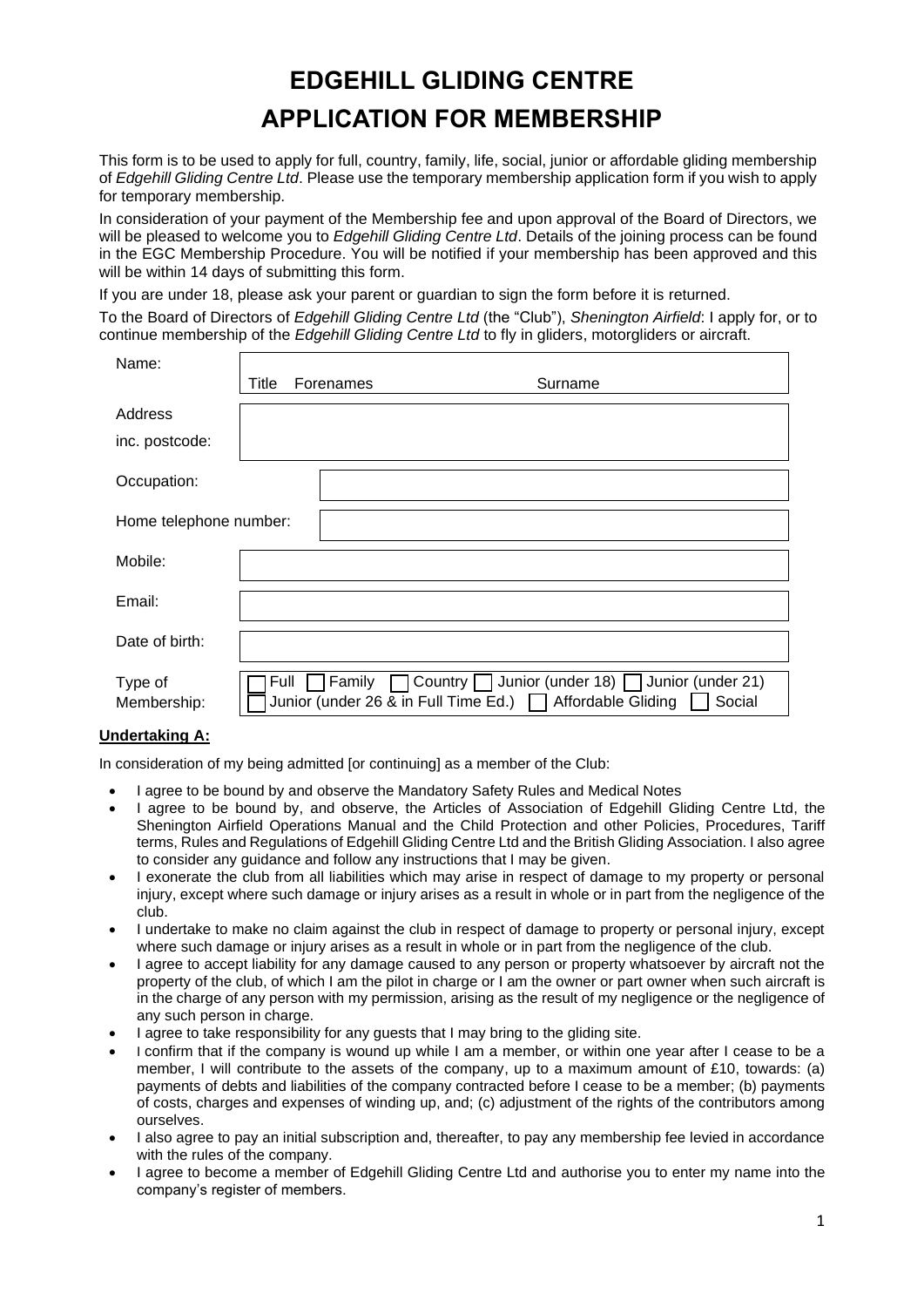- **I have read and understood the Mandatory Safety Rules and Medical Notes. (Please tick box)**
- **I have read, understood and agree to be bound by the Shenington Airfield Operations Manual and Articles of Association of Edgehill Gliding Centre Ltd. (Please tick box)**
- **I have read, understood and agree to be bound by the Code of Conduct, Child Protection Policy, other Policies, Procedures, Rules, Regulations & Tariff Terms of Edgehill Gliding Centre Ltd. (Please tick box)**
- **If I fly a glider/motorglider/aircraft that is not owned by the club from Shenington Airfield, I declare that I am responsible for making sure it is adequately insured and has all the required inspections completed, and valid airworthiness documentation, to be considered airworthy. This may include, but is not limited to, an annual inspection and annual review certificate/certificate of airworthiness/permit to fly, as appropriate. (Please tick box if relevant)**

Note: The Mandatory Safety Rules and Medical Notes, Shenington Airfield Operations Manual, Child Protection Policy, other Policies and Procedures, Rules and Regulations, Tariff and Code of Conduct are provided as separate documents. You should have been supplied with copies of these when you were given this form or directed to view copies of these documents online, on the Edgehill Gliding Centre website. If you have not seen these documents, please request them now. The Articles of Association are available on the Companies House website.

| I am over 18 years of age: Yes/No* (*delete as appropriate) |       |  |
|-------------------------------------------------------------|-------|--|
| Signature of applicant:                                     | Date: |  |

\* The box below must be completed if the Applicant is under 18 years of age.

| Name of<br>Parent/Guardian: | Title | Forenames | Surname |
|-----------------------------|-------|-----------|---------|
| Address<br>(inc Postcode):  |       |           |         |

## **Undertaking B:**

I declare that I have read and understand Undertaking A above and that I am the Parent or Legal Guardian of the Applicant giving the undertaking, who is a Minor. I agree both on my behalf and on behalf of the Applicant to accept and be bound by Undertaking A. I am over 18 years of age.

By returning this completed form, I agree to my child/ the child in my care\* taking part in the activities of the club. (\* Please delete as necessary)

| Signature of Parent/ Guardian | ⊃ate |
|-------------------------------|------|

Edgehill Gliding Centre Ltd is a voluntary-run organisation and therefore, the assumption is that every member will volunteer to join the weekend duty rota, with a duty day once a month. Therefore, please indicate your preferred duty day below. If you have a compelling reason not to join the rota, please let the Board of Directors know by emailing enquiries@edgehillgliding.com:

 $\Box$  Saturday  $\Box$  Sunday

## **Data Protection**

Your privacy is important to us. For more details about how we use your personal data, please read our Privacy Policy, which is available on the Edgehill Gliding Centre website. The Club is required to collect and use personal data to administer the Club effectively and to meet certain legal and Club requirements.

Therefore, I understand that my information will be used by the club for club purposes and to ensure that I am kept informed about club operations, safety issues, club news and events. I understand that, on occasion, it is necessary for the club to share information about its members with the British Gliding Association. I authorise the Club to hold and process my personal data accordingly. I also consent to receiving emails from the Club. If you have any queries regarding data protection, please contact [enquiries@edgehillgliding.co.uk.](mailto:enquiries@edgehillgliding.co.uk)

| I am over 18 years of age: Yes/No* (*delete as appropriate) |      |
|-------------------------------------------------------------|------|
| Signature                                                   | Date |
| Signature of Parent/ Guardian                               | Date |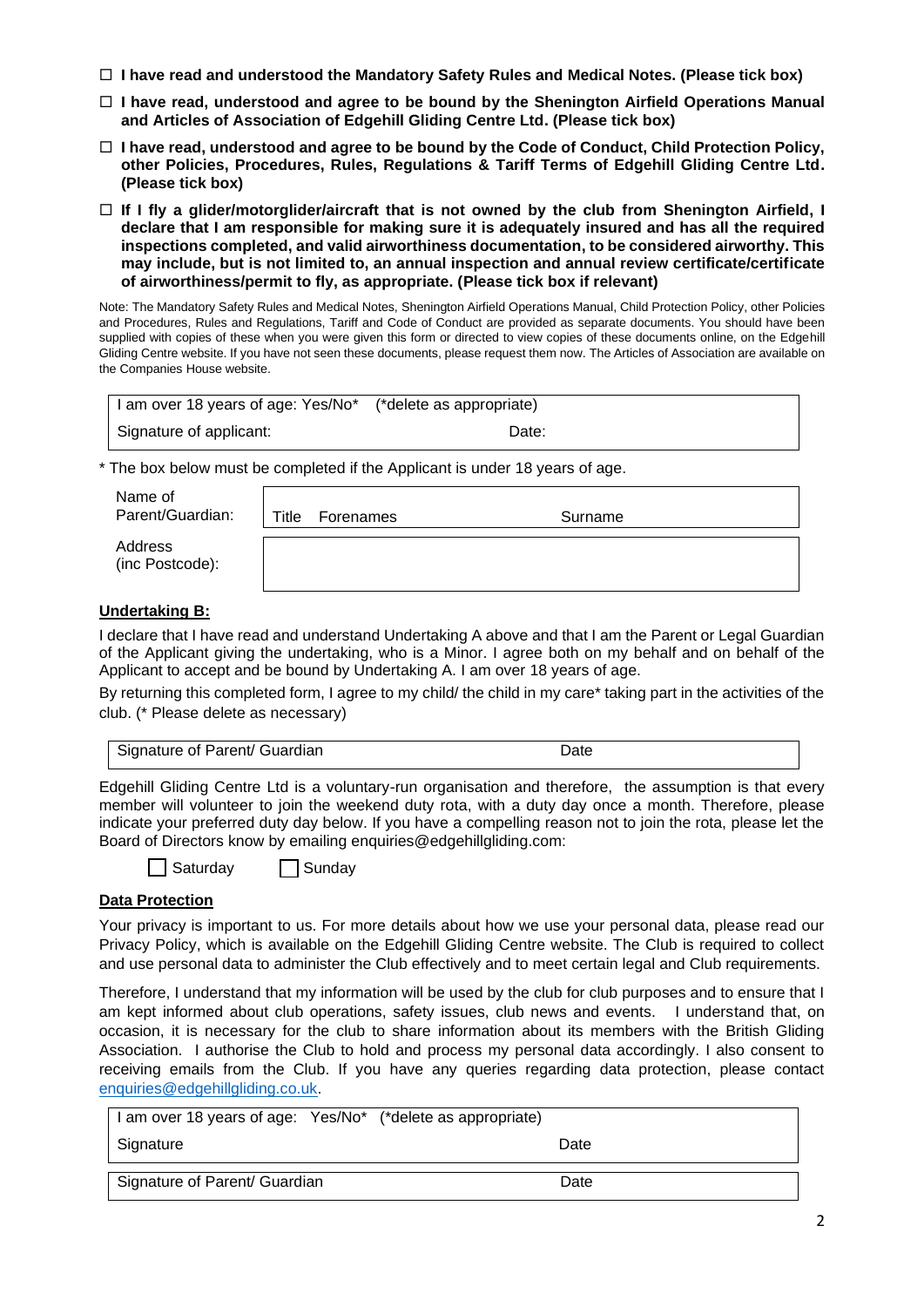## **Medical Type and Declaration**

When flying under instruction, you will be doing so with a suitably qualified pilot. There are specific medical requirements that individuals need to satisfy before they fly solo or as pilot in command. This does not apply to pilots under instruction.

Please read the medical notes that have been supplied on the back of the Mandatory Safety Notes.

#### *Pre-Solo Pilot*

- **I declare that I will bring to the attention of my instructor, in confidence, any medical condition which could cause an adverse effect during flight.**
- **I am aware that it is my personal responsibility to ensure that if there is doubt about my fitness to fly, I will not fly and will seek advice from my GP.**

**OR**

#### *Post-Solo Pilot*

Type of Medical held (please state):

- **I declare that I will bring to the attention of my instructor (if I fly with one), in confidence, any medical condition which could cause an adverse effect during flight.**
- **I am aware that it is my personal responsibility to ensure that if there is doubt about my fitness to fly, I will not fly and will seek advice from my GP.**
- **I understand that there is a medical requirement to fly as pilot in command, which I must comply with as set out in BGA Laws and Rules medical standards.**
- **I attach a copy of my medical to be kept in the EGC records.**
- **I will inform EGC if my medical is no longer valid and provide evidence of a new medical if I wish to continue flying as pilot in command.**

# **MAKE SURE YOU ATTACH A COPY OF YOUR MEDICAL WITH THIS MEMBERSHIP FORM.**

| Signature<br>ישי | Jate |
|------------------|------|

Please note that Full, Family and Country members are required to pay a facilitation fee for using the airfield to *Shenington Airfield Ltd*. Also, if you require a trailer hitch, caravan pitch or hangarage, this will also need to be arranged with Shenington Airfield Ltd and paid directly to them. Please contact the Landlord, Joe Gibbs, to arrange these.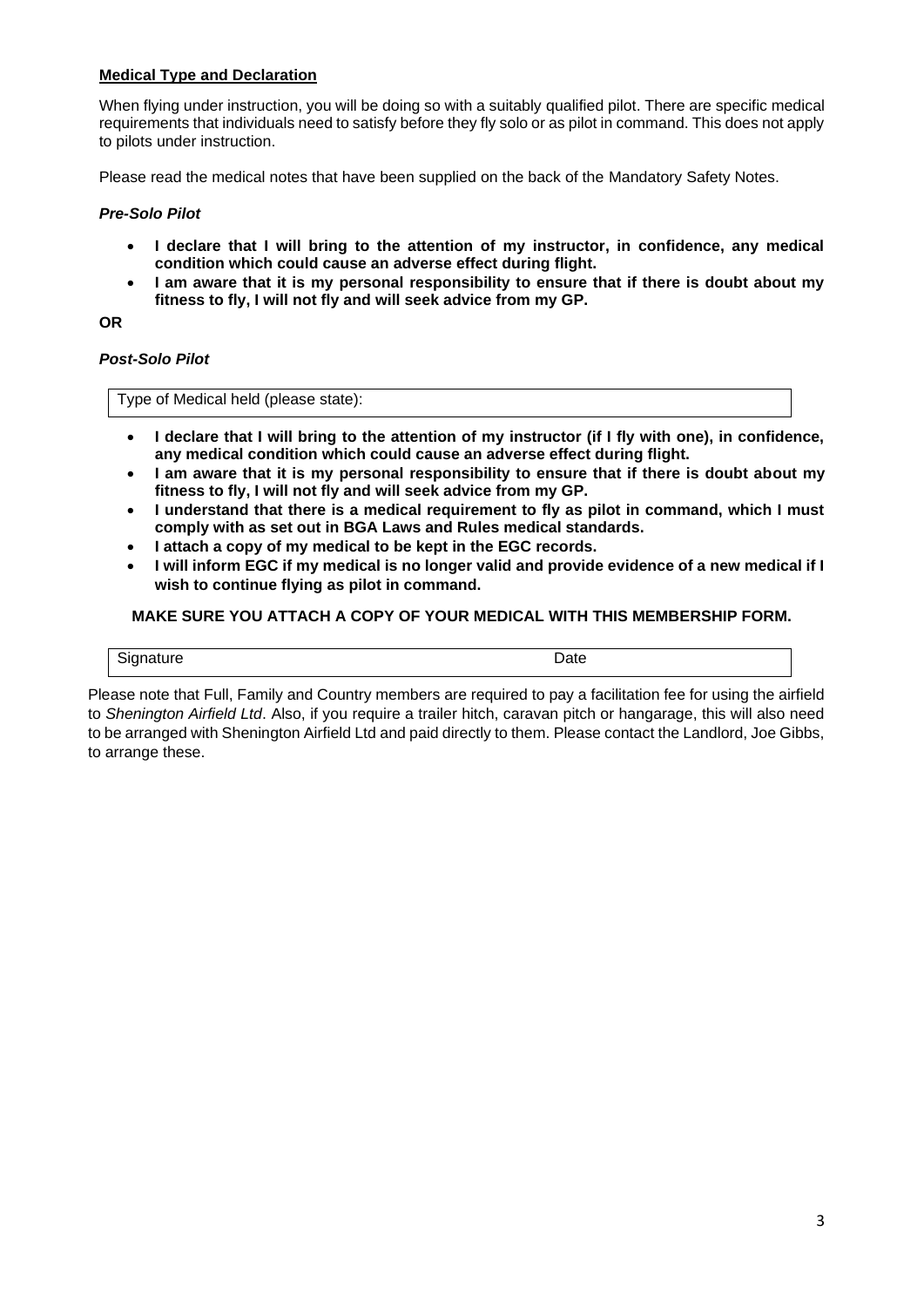### **Emergency Information**

Member's name

*Please note: Access to your emergency information will be strictly limited. The information you*  share here will be filed securely and placed in the Club's emergency response file where it will *only be accessed if required. It will not be shared or used for any other purpose.* 

In the event of an emergency, we will share your information with appropriate agencies if it is in *your vital interest to do so.*

#### **Medical Information (Optional)**

Please detail below any important information on medical conditions or disabilities that the club should be aware of in the event of an emergency (e.g. epilepsy, asthma, diabetes, medication or treatments etc.) Please also indicate if there is any special provision or equipment that could be helpful to you in the case of any disability.

| <b>GP Details</b> |  |
|-------------------|--|
| Doctor:           |  |
| Surgery:          |  |
| Telephone:        |  |

**Emergency Contact Details** (for Junior members, to be completed by parent or carer)

Please insert the information below to indicate the person(s) who should be contacted in event of an incident/accident. Please asterisk your next of kin.

Please supply sufficient details for us to be able to contact them in the event of an emergency. Please note that you will need to ensure we are kept informed of any changes to these details.

| Name | Relationship | Telephone |  |
|------|--------------|-----------|--|
|      |              |           |  |
|      |              |           |  |
|      |              |           |  |
|      |              |           |  |
|      |              |           |  |